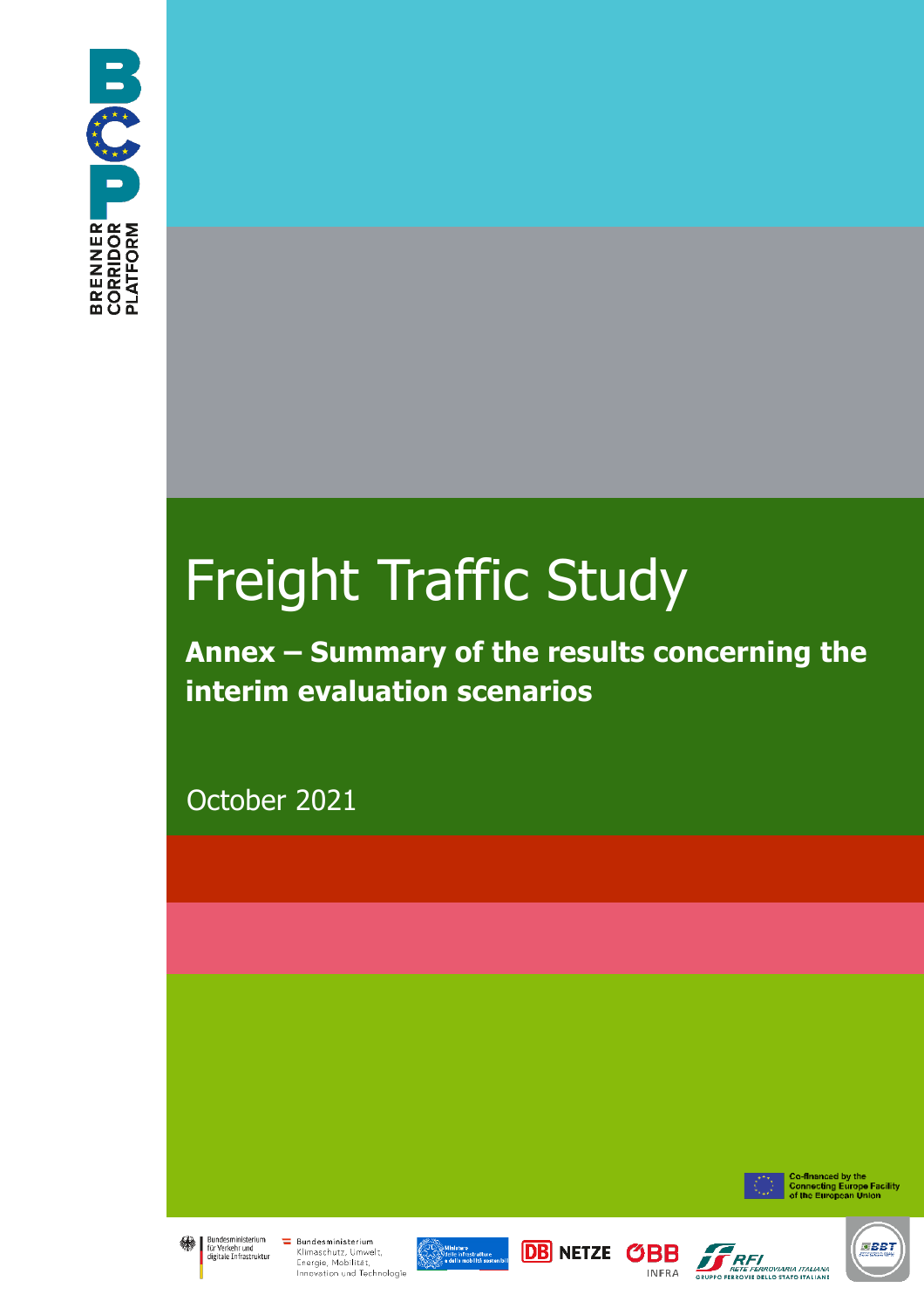## **Brenner Corridor Platform – Freight Traffic Study**

**Annex – Summary of the results concerning the interim evaluation scenarios – October 2021**

Brenner Corridor Platform Working Group Infrastructure; Subgroup for the Freight and Passenger Traffic **Study** 

**Federal Ministry of Transport and Digital Infrastructure (Germany)** Philipp Gilka

**Federal Ministry for Climate Action, Environment, Energy, Mobility, Innovation and Technology (Austria)** Josef Zitzler

#### **ÖBB Infrastruktur AG**

Christian Obermayer Walter Kofler Peter Kölbach

#### **DB Netz AG**

Armin Franzke Wolfgang Höß Thomas Schneider Iryna Kalinichenko

**Rete Ferroviaria Italiana S.p.A (also representing Ministero delle infrastrutture e della mobilità sostenibili, Italy)** Angela Nocita Domenico Tersigni Giulia Costagli

**Galleria di Base del Brennero – Brenner Basistunnel BBT SE** Fiorenzo Zanforlin Robert Abfalterer

**Brenner Corridor Platform** Peter Endrizzi

**Consultants:**



Prof. Agostino Nuzzolo Prof. Umberto Crisalli

**Scientific Committee PWC TPLAN** Paolo Guglielminetti Antonino Giorgio Perdichizzi Alessandro Musco



Enrico Bernardis Benedetta Scalisi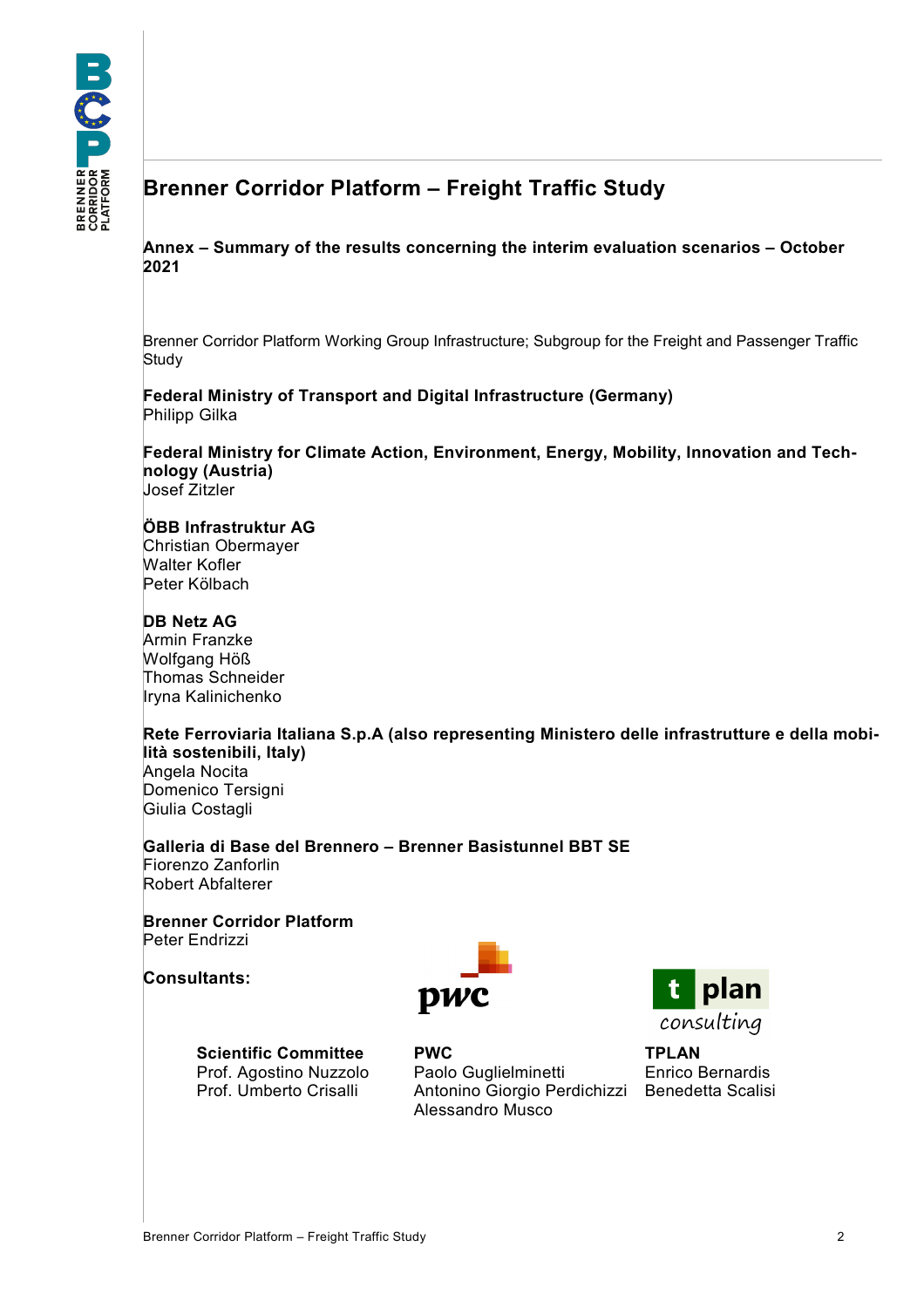

# Table of Contents

|    | ANNEX: TRANSPORT FORECASTS FOR FUTURE SCENARIOS | h   |
|----|-------------------------------------------------|-----|
| а. | Mid-term time horizon (2030)                    | _ Б |
|    | b. Long-term time horizon (2040)                |     |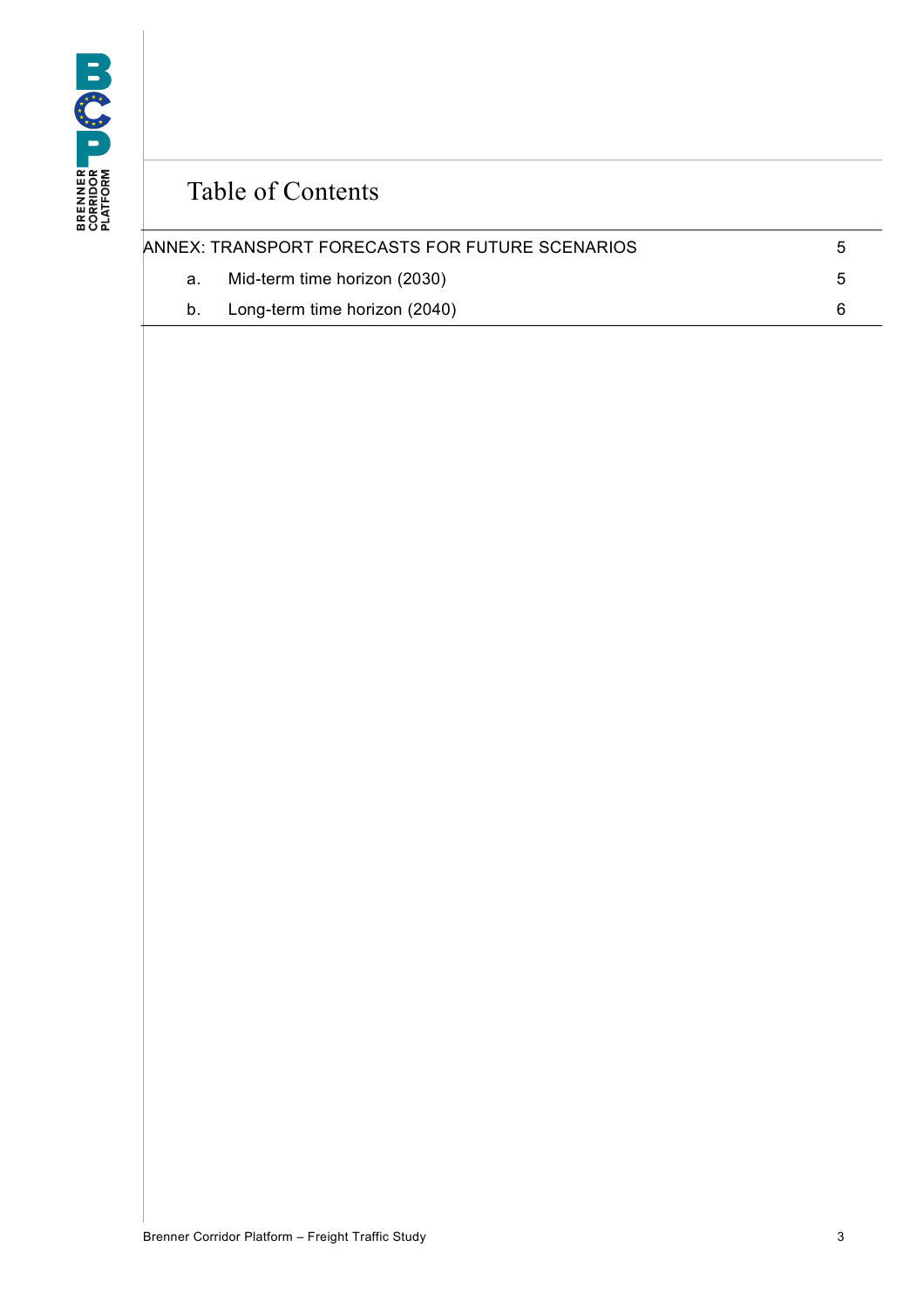# List of Tables

| Table 4 - Annual thousand tonnes in 2040 BUSINESS-AS-USUAL (Traffic prognosis A - without    |  |
|----------------------------------------------------------------------------------------------|--|
|                                                                                              |  |
| Table 5 - Annual thousand tonnes in 2040 BUSINESS-AS-USUAL (Traffic prognosis B - with       |  |
|                                                                                              |  |
| Table 6 - Annual thousand tonnes in 2040 POST-COVID (Traffic prognosis A - without diversion |  |
|                                                                                              |  |
| Table $7$ - Annual thousand tonnes in 2040 POST-COVID (Traffic prognosis B - with diversion  |  |
|                                                                                              |  |
| Table 8 - Annual thousand tonnes in 2040 POLICY (Traffic prognosis A - without diversion to  |  |
|                                                                                              |  |
| Table 9 - Annual thousand tonnes in 2040 POLICY (Traffic prognosis B - with diversion to     |  |
|                                                                                              |  |
|                                                                                              |  |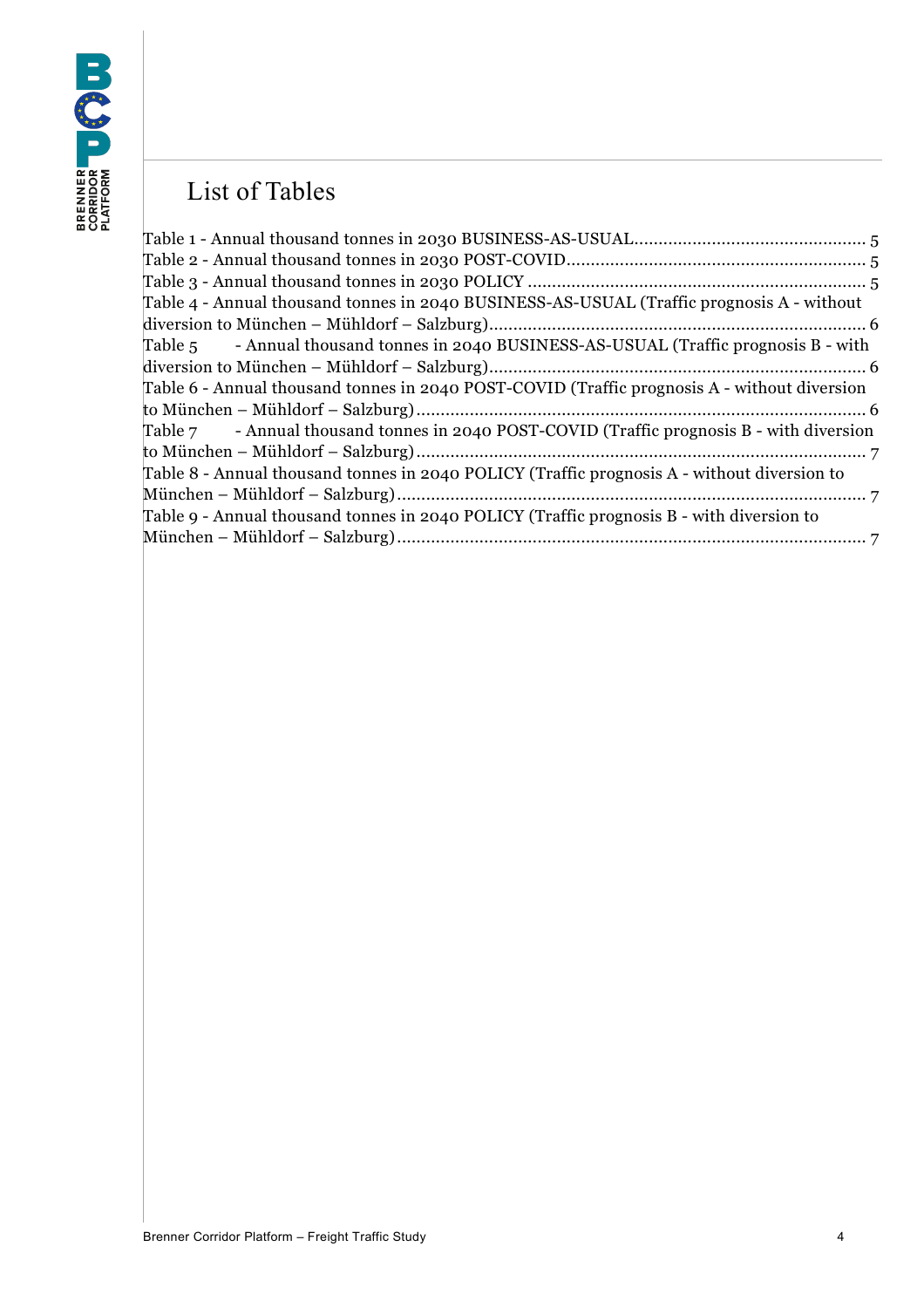## <span id="page-4-0"></span>**ANNEX: TRANSPORT FORECASTS FOR FUTURE SCENARIOS**

This Annex presents the rail freight volumes by section and rail transport mode (WL, UCT, ACT) along the Brenner Corridor, for the interim scenarios defined to assess the rail market on the Brenner Corridor.

## <span id="page-4-1"></span>**a. MID-TERM TIME HORIZON (2030)**

The table below show the modelled rail volumes by main sections of the Brenner Corridor in the:

- ► *Business-as-usual scenario*
- ► *Post-Covid scenario*
- ► *Policy scenario*

| <b>ANNUAL 103 TONNES</b> | <b>2030 ACT</b>          | <b>2030 UCT</b> | 2030 WL | <b>2030 TOT</b> |
|--------------------------|--------------------------|-----------------|---------|-----------------|
| MÜNCHEN - ROSENHEIM      |                          | 25.344          | 8,228   | 33,572          |
| ROSENHEIM - SALZBURG     | $\blacksquare$           | 7.119           | 4,115   | 11,235          |
| ROSENHEIM - WÖRGL        | $\blacksquare$           | 19.474          | 5,418   | 24,893          |
| WÖRGL - BAUMKIRCHEN      | 3.788                    | 18,891          | 8,127   | 30,805          |
| BAUMKIRCHEN - FORTEZZA   | 3.788                    | 17.962          | 3.941   | 25,691          |
| FORTEZZA - TRENTO        | 3.788                    | 17.962          | 3.941   | 25,691          |
| <b>TRENTO - VERONA</b>   | $\overline{\phantom{0}}$ | 17,962          | 3,941   | 21,904          |

Table 1 - Annual thousand tonnes in 2030 BUSINESS-AS-USUAL

<span id="page-4-2"></span>

| <b>ANNUAL 103 TONNES</b> |                | 2030 ACT 2030 UCT 2030 WL |       | <b>2030 TOT</b> |
|--------------------------|----------------|---------------------------|-------|-----------------|
| MÜNCHEN - ROSENHEIM      |                | 23.067                    | 7.681 | 30.748          |
| ROSENHEIM - SALZBURG     | $\blacksquare$ | 6.507                     | 3.846 | 10.352          |
| ROSENHEIM - WÖRGL        |                | 17.685                    | 5.086 | 22.771          |
| WÖRGL - BAUMKIRCHEN      | 3.473          | 17.161                    | 7.627 | 28.261          |
| BAUMKIRCHEN - FORTEZZA   | 3473           | 16.329                    | 3.649 | 23.451          |
| FORTEZZA - TRENTO        | 3.473          | 16.330                    | 3.649 | 23.452          |
| TRENTO - VERONA          | $\overline{a}$ | 16.330                    | 3.649 | 19.979          |

Table 2 - Annual thousand tonnes in 2030 POST-COVID

<span id="page-4-4"></span><span id="page-4-3"></span>

| <b>ANNUAL 10<sup>3</sup> TONNES</b> |                          | 2030 ACT 2030 UCT 2030 WL 2030 TOT |       |        |
|-------------------------------------|--------------------------|------------------------------------|-------|--------|
| MÜNCHEN - ROSENHEIM                 |                          | 34.367                             | 9.185 | 43.552 |
| ROSENHEIM - SAI ZBURG               |                          | 9.147                              | 4.809 | 13.956 |
| ROSENHEIM - WÖRGL                   | $\overline{\phantom{0}}$ | 26.873                             | 5.855 | 32.728 |
| WÖRGL - BAUMKIRCHEN                 | 2.020                    | 26 184                             | 8.933 | 37.136 |
| BAUMKIRCHEN - FORTEZZA              | 2.020                    | 24.893                             | 4.106 | 31.018 |
| FORTEZZA - TRENTO                   | 2.020                    | 24.893                             | 4.106 | 31.018 |
| TRENTO - VERONA                     |                          | 24.893                             | 4.106 | 28.998 |

Table 3 - Annual thousand tonnes in 2030 POLICY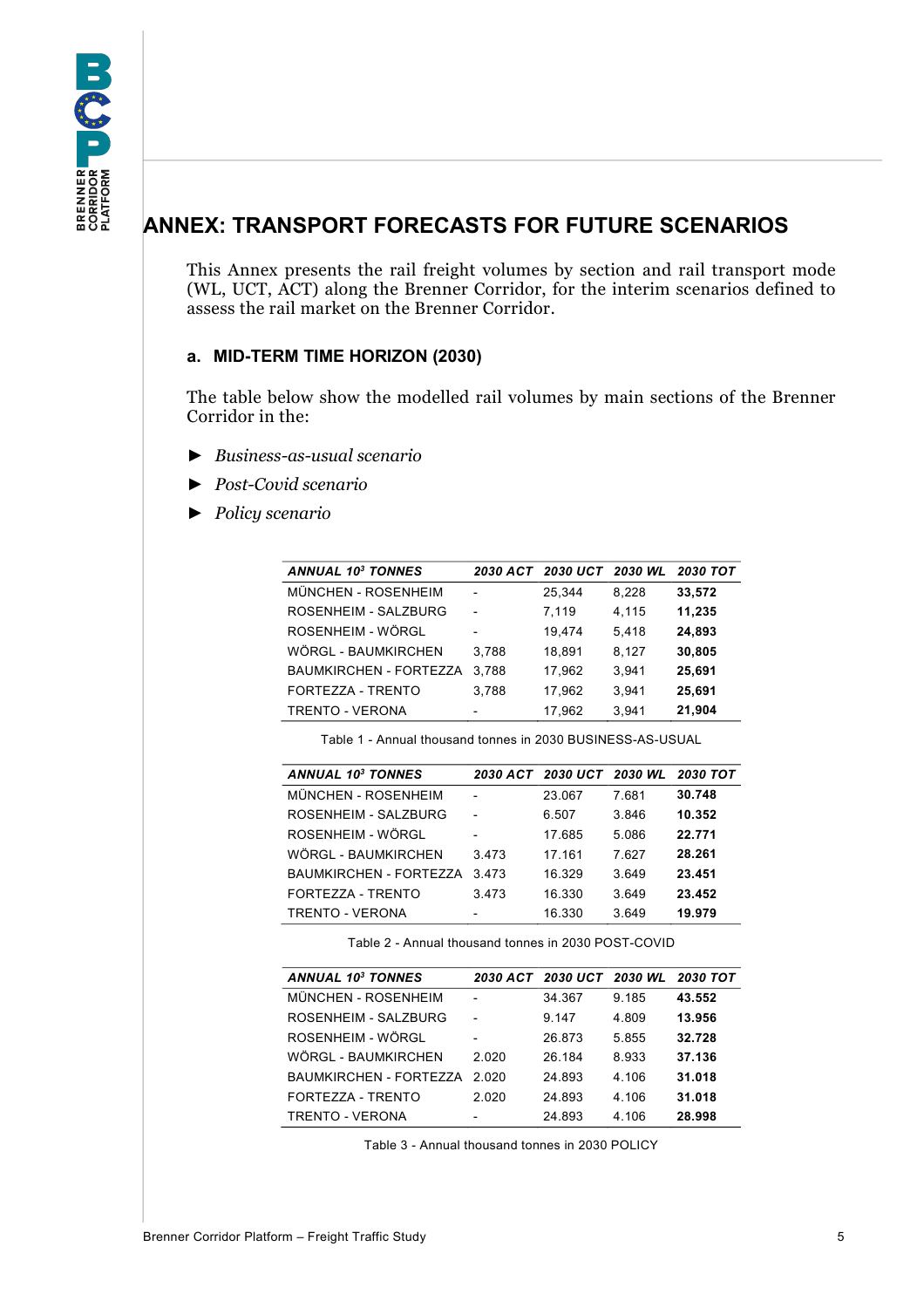### <span id="page-5-0"></span>**b. LONG-TERM TIME HORIZON (2040)**

The table and the map below show the modelled rail volumes on the relevant sections of the Brenner Corridor, in the abovementioned scenarios, for both the following prognosis:

- ► *Traffic prognosis A, without the diversion to München – Mühldorf – Salzburg*
- ► *Traffic prognosis B, with the diversion to München – Mühldorf – Salzburg*

| <b>ANNUAL 103 TONNES</b> |                | 2040 ACT 2040 UCT 2040 WL |         | <b>2040 TOT</b> |
|--------------------------|----------------|---------------------------|---------|-----------------|
| MÜNCHEN - ROSENHEIM      |                | 32.995                    | 10.283  | 43.278          |
| ROSENHEIM - SAI ZBURG    |                | 4.894                     | 5 251   | 10.145          |
| ROSENHEIM - WÖRGI        | $\blacksquare$ | 29.635                    | 6.546   | 36.181          |
| WÖRGL - BAUMKIRCHEN      | 3.965          | 28.855                    | 9 7 8 5 | 42.604          |
| BAUMKIRCHEN - FORTEZZA   | 3 965          | 27 673                    | 4 701   | 36.339          |
| FORTEZZA - TRENTO        | 3.965          | 27.673                    | 4 701   | 36.339          |
| TRENTO - VERONA          | $\blacksquare$ | 27.673                    | 4.701   | 32.374          |

<span id="page-5-1"></span>Table 4 - Annual thousand tonnes in 2040 BUSINESS-AS-USUAL (Traffic prognosis A - without diversion to München – Mühldorf – Salzburg)

| <b>ANNUAL 10<sup>3</sup> TONNES</b> |                | 2040 ACT 2040 UCT 2040 WL 2040 TOT |       |        |
|-------------------------------------|----------------|------------------------------------|-------|--------|
| MÜNCHEN - ROSENHEIM                 |                | 31.037                             | 8.183 | 39.220 |
| ROSENHEIM - SALZBURG                |                | 2.936                              | 3.151 | 6.087  |
| ROSENHEIM - WÖRGL                   |                | 29.635                             | 6.546 | 36.181 |
| WÖRGL - BAUMKIRCHEN                 | 3.965          | 28.855                             | 9.785 | 42.604 |
| BAUMKIRCHEN - FORTEZZA              | 3.965          | 27.673                             | 4.701 | 36.339 |
| FORTEZZA - TRENTO                   | 3.965          | 27.673                             | 4.701 | 36.339 |
| TRENTO - VERONA                     | $\overline{a}$ | 27.673                             | 4.701 | 32.374 |

<span id="page-5-2"></span>Table 5 - Annual thousand tonnes in 2040 BUSINESS-AS-USUAL (Traffic prognosis B - with diversion to München – Mühldorf – Salzburg)

| <b>ANNUAL 103 TONNES</b>      |                          | 2040 ACT 2040 UCT 2040 WL |         | <b>2040 TOT</b> |
|-------------------------------|--------------------------|---------------------------|---------|-----------------|
| MÜNCHEN - ROSENHEIM           |                          | 29.721                    | 9.523   | 39.243          |
| ROSENHEIM - SALZBURG          |                          | 4.302                     | 4.860   | 9.162           |
| ROSENHEIM - WÖRGL             |                          | 26.792                    | 6.103   | 32.895          |
| WÖRGL - BAUMKIRCHEN           | 3.626                    | 26.096                    | 9 1 2 1 | 38.843          |
| <b>BAUMKIRCHEN - FORTEZZA</b> | 3.626                    | 25.046                    | 4.337   | 33.008          |
| FORTEZZA - TRENTO             | 3.626                    | 25.046                    | 4.337   | 33.008          |
| TRENTO - VERONA               | $\overline{\phantom{0}}$ | 25.046                    | 4.337   | 29.383          |

<span id="page-5-3"></span>Table 6 - Annual thousand tonnes in 2040 POST-COVID (Traffic prognosis A - without diversion to München – Mühldorf – Salzburg)